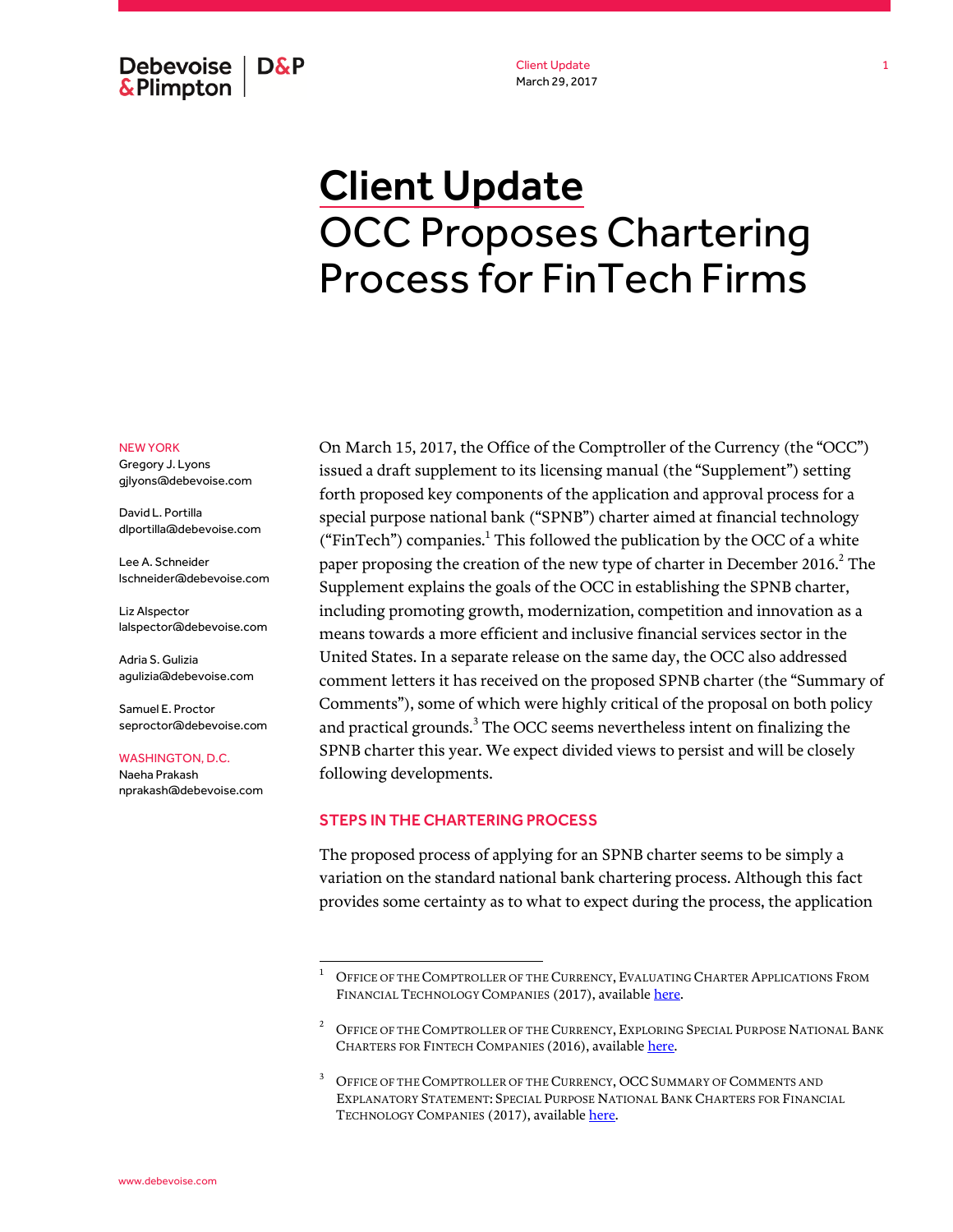Client Update March 29, 2017

to FinTech companies of the stringent requirements associated with chartering a national bank has raised concerns.

According to the Supplement, a FinTech company considering the possibility of applying for an SPNB charter should contact the OCC's Office of Innovation at [innovation@occ.treas.gov.](mailto:innovation@occ.treas.gov) At the beginning of the application process, the OCC expects to assign a licensing contact to assemble appropriate staff to discuss the process with the applicant's team: "Applying for a national bank charter is an iterative process, and the OCC finds it mutually beneficial for the applicant and the OCC to maintain an open dialogue throughout the process."<sup>4</sup>

Prior to the initial pre-filing meeting, the applicant is expected to provide the OCC with a detailed submission that includes, among other things, a discussion of: (a) the business plan, (b) relevant market, (c) any novel policy or legal issues, and (d) any unique aspects of the proposal. The activities of an SPNB will be limited to those permissible for national banks under a statute, regulation or federal judicial precedent, or those that the OCC has determined to be permissible. The applicant may conduct one of the following core banking activities: taking deposits, making payments on checks or lending money. However, most applicants likely would engage in activities related to paying checks or lending money, as deposit-taking would require a full-service charter. $^{\rm 5}$ Any activity that is not part of or incidental to the business of banking should be discussed with the OCC in pre-filing conversations, after which the OCC will determine whether such activities are permissible for an SPNB. The OCC makes clear in the Summary of Comments its intention to not approve a charter for any organization engaged in general commercial activities outside the business of banking.

After the pre-filing phase, the charter applicant will follow substantially the same procedures as any national bank charter applicant, including filing the charter application, a business plan and the appropriate Interagency Biographical Report on all identified insiders. The application process includes public elements: the applicant must publish notice of its charter in the community where it will be located, there is a public comment period and a public file of the application is available on the OCC's website and to anyone who requests it, though proprietary information may be kept confidential on request.

<sup>4</sup> OFFICE OF THE COMPTROLLER OF THE CURRENCY,*supra* note 1, at 3.

<sup>5</sup> Such applicants already are covered by the existing OCC licensing manual.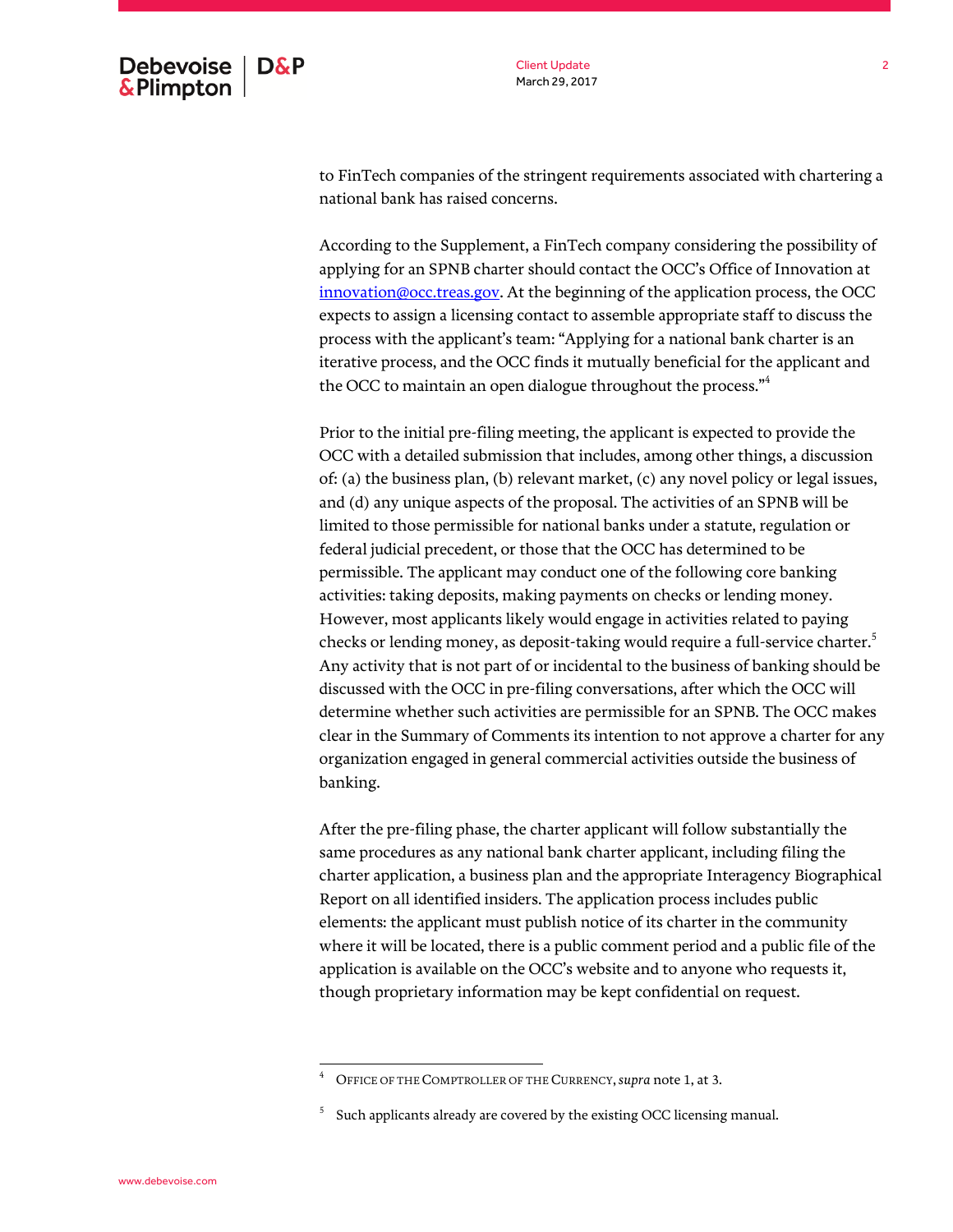## CHARTERING STANDARDS

In evaluating an SPNB application, the OCC is guided by certain principles: (a) maintaining a safe and sound banking system; (b) encouraging fair access to financial services by helping to meet the credit needs of the entire community; (c) ensuring compliance with laws and regulations; and (d) promoting fair treatment of customers, including efficiency and better service. The OCC will not approve proposals that are contrary to OCC or public policy, or that result in the inappropriate commingling of banking and commerce. Among other things, the OCC will consider whether the proposed SPNB: (a) has organizers and management with appropriate skills and experience; (b) has adequate capital to support the projected volume and type of business and proposed risk profile; (c) has a business plan that articulates a clear path and timeline to profitability; and, (d) if the proposed SPNB will lend or provide financial services to consumers or small businesses, includes in its business plan a financial inclusion component that appropriately describes the proposed goals, approach, activities and milestones for serving the relevant market and community. Although OCC regulations and licensing policy provide guidance regarding the qualifications and experience of organizers, management and directors, the specific products or services offered by the proposed SPNB will help determine what credentials are appropriate.<sup>6</sup>

The business plan is a key element of the application and must include a description of the business, a marketing plan, a management plan and financial projections. The OCC presents supplemental guidance for the FinTech SPNB, including the importance of risk management (including management of cyberrisk), the necessity of a description of the information technology and compliance management systems, and details on financial management information. The OCC may impose special conditions on a proposed SPNB, such as requiring the creation of a resolution plan, imposing capital requirements higher than proposed in the business plan, or other measures imposed through an operating agreement.

The FinTech sector's potential for providing low-cost, scalable financial services to underserved communities is a key interest of the OCC at this time, so financial inclusion likely will be an area of focus in the application process. Specifically, the OCC and the industry have focused on the possibility that applicants will be required to demonstrate financial inclusiveness as a substitute for the

<sup>6</sup> E.g., 12 C.F.R. §5.1 et seq. (2015); OFFICE OF THE COMPTROLLER OF THE CURRENCY, COMPTROLLER'S LICENSING MANUAL (the "Charters" and "Background Investigations" booklets are of particular relevance).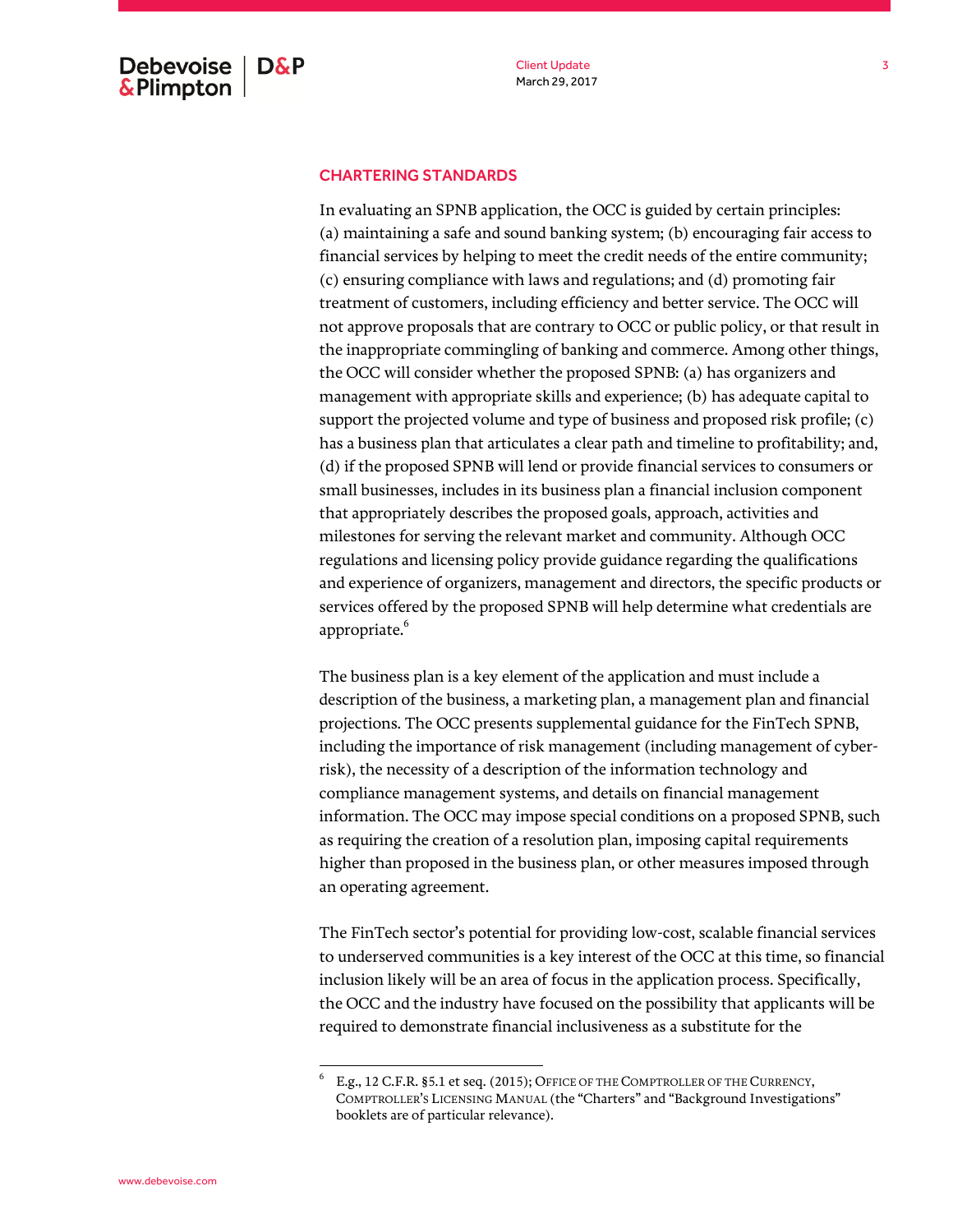requirements of the Community Reinvestment Act. In prior statements, the Comptroller emphasized that determining financial inclusiveness will be an individualized process, and noted that FinTech companies that receive such a charter must nevertheless demonstrate "real responsibility" to serving their communities.<sup>7</sup>

Under the proposed regime, approval of the SPNB's charter application will take place in two steps: preliminary conditional approval and final approval. Preliminary conditional approval, though not an assurance of final approval, allows organizers to proceed with raising capital, hiring officers and employees, developing policies and procedures and undertaking other tasks required for the establishment of the SPNB.

## SUMMARY OF COMMENTS

The OCC notes in the Summary of Comments release that it received over 100 comment letters on the SPNB rule proposal, which fall into the following broad categories: general comments, consumer protection, small business protections, financial inclusion, regulatory and supervisory standards, capital and liquidity requirements, charter application process, coordination among regulators, ongoing supervision, chartering authority, and the separation of banking and commerce. Summarizing the principles that inform the Supplement, the OCC stresses the following three points:

- SPNB charter recipients will not receive "light touch" supervision or regulation.
- Predatory products and unfair or deceptive acts or practices will not be tolerated.
- SPNB charters are not a means for inappropriate commingling of banking and commerce.

Although the OCC listed these principles in the reverse order, we expect that most readers are focused on whether the SPNB charter will be some form of "regulatory sandbox." The Summary of Comments make clear that it will not be.

\* \* \*

Although many commenters welcomed the SPNB charter as beneficial to the nascent FinTech industry, adoption may not occur as rapidly as the OCC intends due to the time and expense associated with the application process outlined by

Thomas J. Curry, Comptroller of the Currency, Remarks at Lendit USA (Mar. 6, 2017).